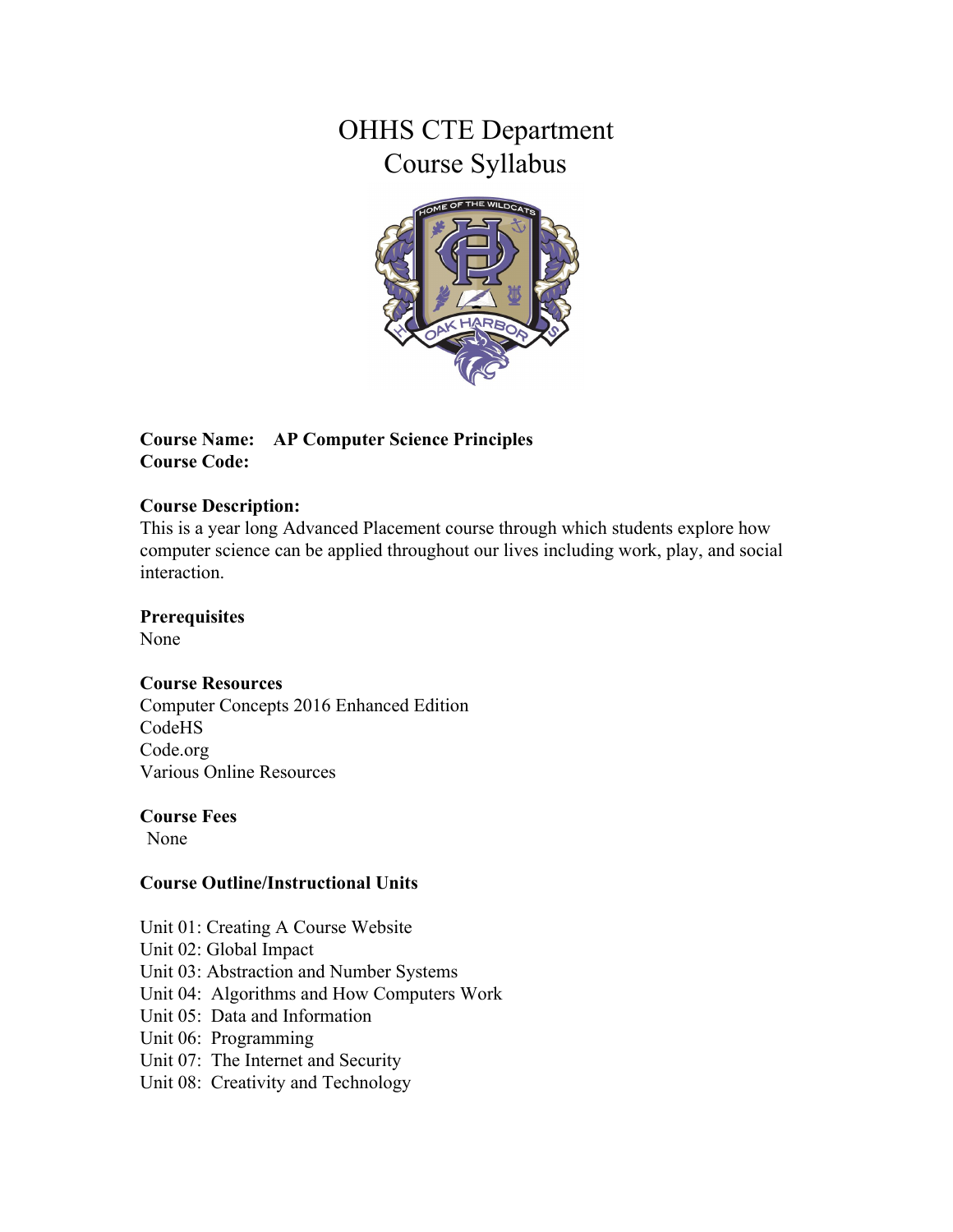#### **Major Assessments**

- 1. Unit Tests at the end of each Unit
- 2. Unit Vocab Quizzes
- 3. Projects
	- a. 3 Practice Explore Tasks
	- b. 3 Practice Create Tasks

## **Extra Help**

Students may come in for extra help on Tuesdays and Thursdays after school.

## **RE-DO POLICY:**

OHHS is an effort based school where we believe all students can learn. We also know that students learn at different rates. Thus, we are implementing a re-do policy that recognizes the needs of individual learners.

- $\bullet$  100% Re-do
	- o Assessments (with exception of the Final semester exam)
	- o Key Assignments: Evidence that demonstrates mastery of a standard
- Teachers may:
	- o require completion of supporting assignments prior to re-do opportunities for students to show they can meet the standard.
	- o require students to complete re-do of work outside of class time.
	- o limit the number of re-do opportunities for each assignment.
	- o assign zero grades when students choose not to do key assignments and/or assessments to standard.
- All opportunities for re-do work will come with a deadline as assigned by the teacher.

## **Weighted Categories**

Set department categories and weighting

| Category      | <b>Percentage of Overall Grade</b> |
|---------------|------------------------------------|
| Exams Quizzes | 90%                                |
| Daily Work    | 10%                                |